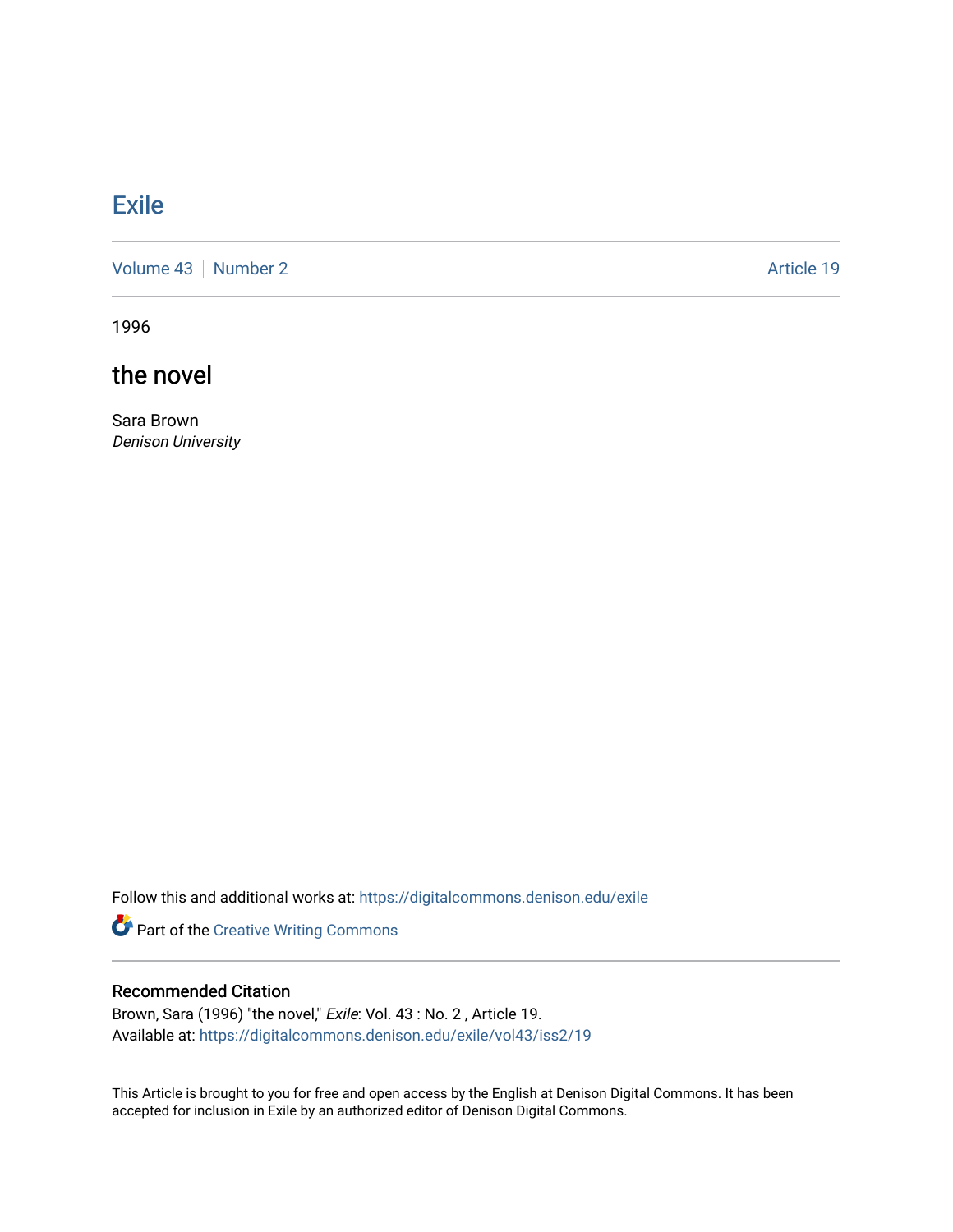exile

## **the novel**

The little girl who has fallen and chipped her tooth, I am her. Crying, screaming, needing, she is me. And, as water flows off cheeks, The sky beams blue. Peach dress dirtied, slip showing, tights torn, and saddle shoes scuffed, I walk home. Hungry, tired, filthy, lost, I surrender to the sun. Hot, sore, Dying on the dust. Baking, slowly melting away from all, I close my eyes. I was the blood splattered horse in the desert.

The rocks in the sharp river, smooth and aged, thirsty for the sun's warmth; The trees on the peak, burned orange and gold, craving more time to live; The ethereal wind: shy, world weary, yet pausing to play; We are one.

He was part of me, that boy in Haiti, waiting for a boat. Watching waves break, crash, fall. ... And, feeling the tube give way. I screamed. Lifeless, lungs full, At the bottom of the blue, It was me.

The woman wearing dandelions in her hair, is my shadow. The baby food on her nose and the toddler in her lap, powder, blue diapers, baby and all, They are my essence.

I've been the tax man, the mountains, Mexico and death . . . I've tapped to the rhythm of trumpets screaming; kick-ball-change on a cilantro night ...